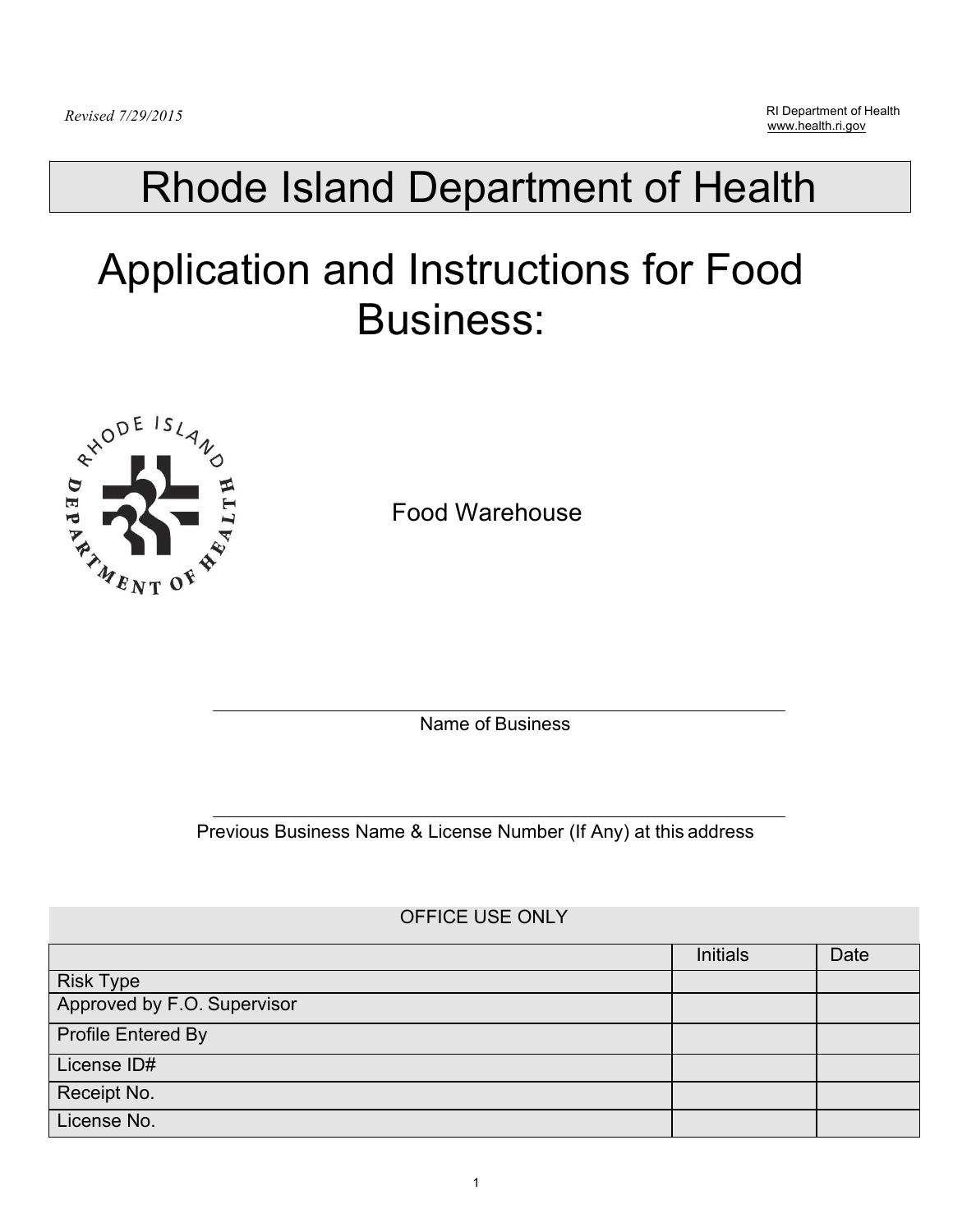## INSTRUCTIONS

- Registration shall be based upon **Satisfactory Compliance** with all applicable laws and regulations.
- Registration forms must be either typed or legibly printed using a ball point pen, except signatures, which must be written in ink. Please answer all questions. Do not leave blanks. Incomplete applications will be returned to you and your license/permit will not be issued.
- Attach check/money order to the front of this application and mail to: Office of Food Protection, 3 Capitol Hill, Room 203, Providence, RI 02908-5097. A receipt or cancelled check does not guarantee licensure.
- **Upon receipt of your completed application by the Department of Health, Office of Food Protection, please call (401) 222-2749 to schedule an operational inspection 2 weeks prior to opening**.

**Initial registration fee is prorated based on time remained in current licensing cycle (check ONE below), automatic renewal payment due on following September 30 cycle at 100%.**

| Licensing Cycle      | Aug.-Dec. | Jan.- Mar. | Apr.-Jul. |
|----------------------|-----------|------------|-----------|
| Expiration Date 9/30 | $(100\%)$ | (75%)      | $(50\%)$  |
| Food Warehouse       | \$190.00  | \$145.00   | \$95.00   |

- Make your check/money order payable to "General Treasurer, State of Rhode Island". Do not send cash. **This fee is non-refundable**
- If you have any questions concerning this application, call the Department of Health, Office of Food Protection at (401) 222-2749.
- Licensure application materials are public records as mandated by Rhode Island law and may be made available to the public, unless otherwise prohibited by State or Federal law.

### **Please complete section(s) below.**

#### **Note to Applicants submitting plans:**

|                                                            | <b>Plan Review</b>                                                                                                                                                                                                                                                                                                                            |
|------------------------------------------------------------|-----------------------------------------------------------------------------------------------------------------------------------------------------------------------------------------------------------------------------------------------------------------------------------------------------------------------------------------------|
|                                                            | One time plan review fee is not prorated                                                                                                                                                                                                                                                                                                      |
|                                                            | RIGL 23-1-31. Approval of construction by director. – A plan review fee for new establishments, and for establishments<br>where the cost of renovation exceeds 50 percent (50%) of the value of the establishment, shall be charged. The plan<br>review fee for these establishments shall equal the annual cost of the license/registration. |
| $\vert$ A plan review fee of \$<br>Plan review fee\$190.00 | is included with this application.                                                                                                                                                                                                                                                                                                            |
|                                                            | have enclosed a separate check/money order payable to "General Treasurer, State of Rhode Island".                                                                                                                                                                                                                                             |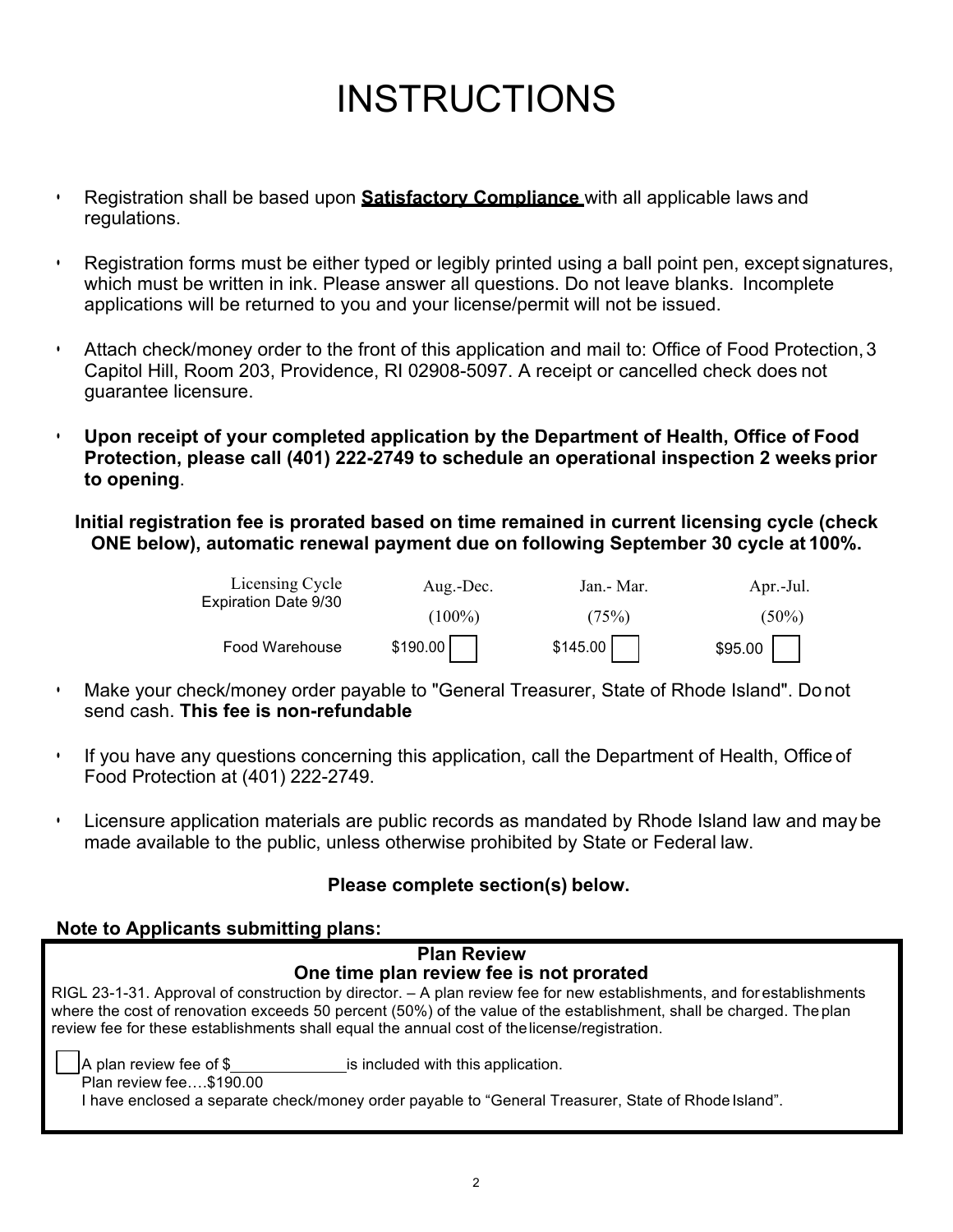|                                                                                                                                                                                                                           | State of Rhode Island and Providence Plantations<br>Department of Health<br>Office of Food Protection                                                                                                                                                                     |
|---------------------------------------------------------------------------------------------------------------------------------------------------------------------------------------------------------------------------|---------------------------------------------------------------------------------------------------------------------------------------------------------------------------------------------------------------------------------------------------------------------------|
| <b>Facility Name:</b><br>Please provide the name of<br>the facility (as known to the<br>public) for which you are<br>applying for this license.                                                                           | Name:                                                                                                                                                                                                                                                                     |
| <b>Facility Contact Person:</b><br>Please provide the name<br>and telephone number of a<br>person we can contact<br>concerning this facility.                                                                             | Name:<br>Phone Number:<br>$\left($<br>$\lambda$                                                                                                                                                                                                                           |
| <b>Facility Mailing</b><br>Information:<br>Please provide the mailing<br>information for all<br>communication regarding<br>this license.<br>(Not published on<br><b>HEALTH</b> website).                                  | Address Line 1<br>Address Line 2<br>Address Line 3<br>City, State, Zip Code<br>Country (only if not in US)<br>Phone:<br>Fax:<br>Email Address:                                                                                                                            |
| <b>Facility Location</b><br>Information:<br>Please provide the location<br>information for this facility.<br>(Published on HEALTH<br>website)                                                                             | Address Line 1<br>Address Line 2<br>Address Line 3<br>City, State, Zip Code<br>Country (only if not in US)<br>Phone:<br>Fax:<br>Email Address:                                                                                                                            |
| <b>Ownership Type:</b><br>Please check ONE                                                                                                                                                                                | Limited Liability Company<br>JCorporation<br>$\sqcup$ Sole Proprietorship<br>Governmental Entity<br>Limited Partnership<br>Partnership<br>J <sub>Partner</sub>                                                                                                            |
| <b>Ownership Information:</b><br>Please provide the<br>ownership information for<br>the Sole Proprietorship,<br>Partnership, Limited<br>Partnership, Corporation,<br>Limited Liability Company or<br>Governmental Entity. | LIST ONE ONLY - DO NOT SEND ATTACHMENTS<br>Name: Name: All and the state of the state of the state of the state of the state of the state of the state of the state of the state of the state of the state of the state of the state of the state of the state of the sta |